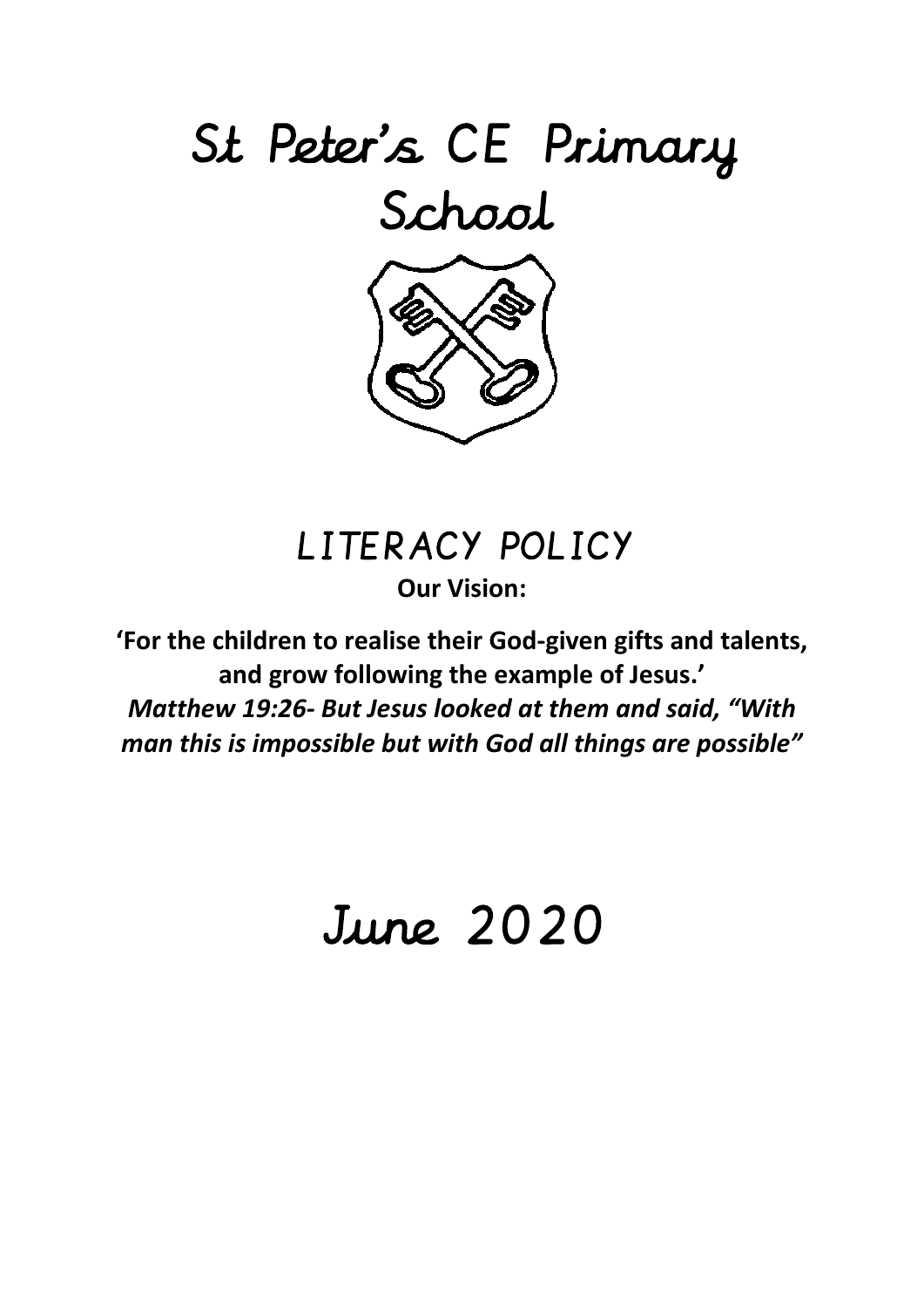#### Visions and Aims

At St Peter's we recognise the importance of English as a fundamental life skill. We aim to develop pupils' abilities within an integrated curriculum of Speaking and Listening, Reading and Writing. Pupils will be given opportunities to develop their use, knowledge and understanding of spoken and written English, within a broad and balanced curriculum, with opportunities to consolidate and reinforce taught literacy skills.

We encourage our pupils to:

- read and write with confidence, fluency and understanding, using a range of independent strategies to take responsibility for their own learning, including self-assessment and correcting their own errors
- develop the habit of reading widely and often, for both pleasure and information, including the use of electronic material
- use discussion in order to learn; they should be able to elaborate and explain clearly their understanding and ideas
- have a growing bank of vocabulary which they can accurately apply to their writing and when understanding texts they are reading
- develop spelling strategies
- apply previously learnt skills in a piece of writing

# Inclusion

Teaching and learning in the school ensures that all children are set suitable learning challenges and a broad range of teaching styles are adopted in response to diverse learning needs.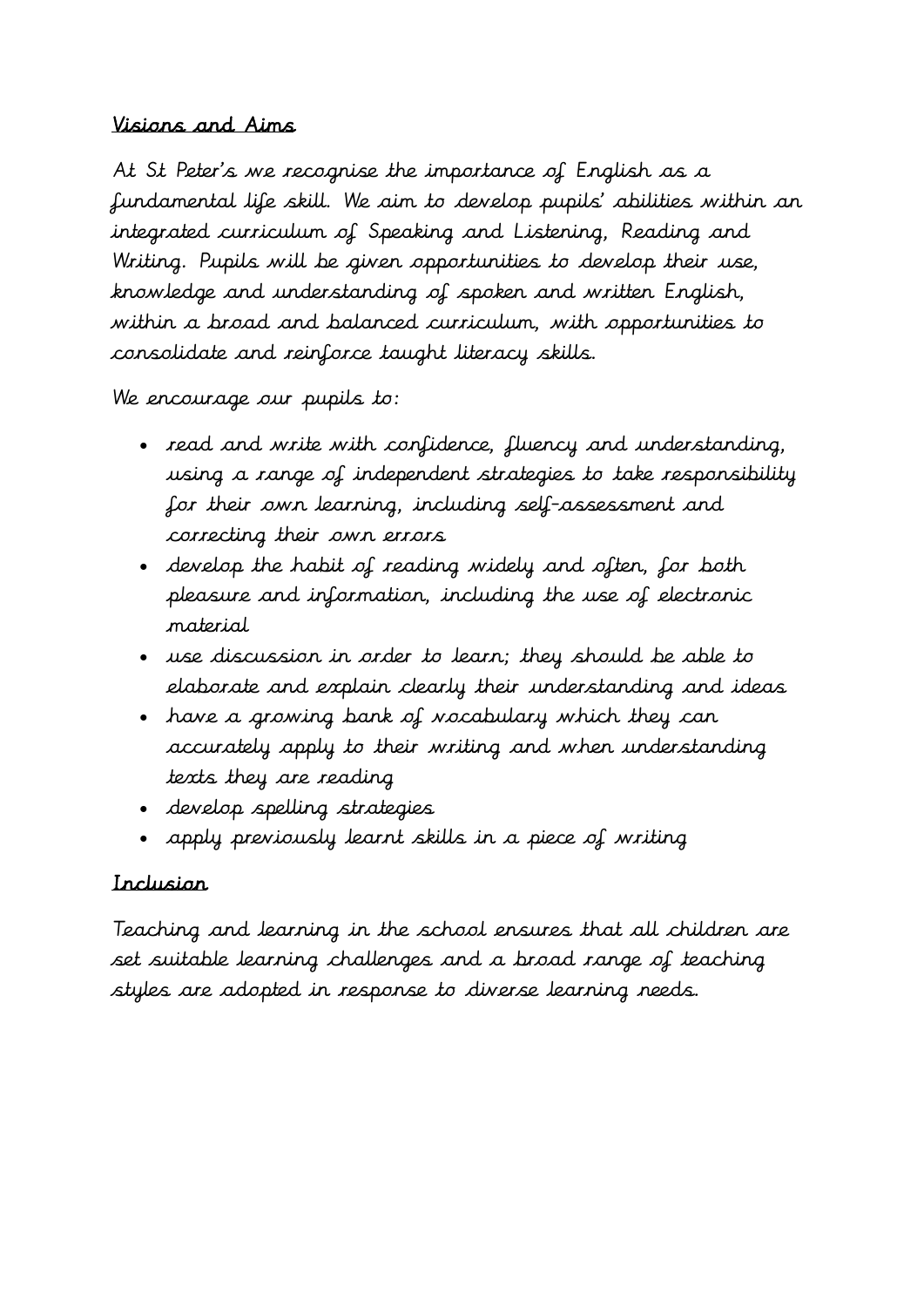#### Gifted and Talented Pupils

Both the literacy co-ordinators and the class teachers will ensure individuals' needs are met. In line with our school teaching model, we aim to teach depth within all areas of Literacy. Teachers will be mindful of the extra needs of gifted and talented children, and will differentiate activities to allow for further progression, depth and challenge within the set of skills that are expected for the child's year group.

# Planning, Teaching and Learning

At St Peter's we use a variety of teaching and learning styles in our Literacy lessons in order to meet the needs of all our pupils. Staff use the National Curriculum objectives to ensure that necessary skills are planned for, so that children can show fluency and depth, and can therefore apply these skills in different contexts. Creative and cross-curricular lessons are taught which engage children and provide them with purposeful learning opportunities.

All units of work allow children to become fully immersed and familiarised with the features of the text they will be studying. They then begin to deconstruct the text and practise the skills needed to plan and write the final piece of writing at the end of a unit. Children have many opportunities to demonstrate independent learning and always have the opportunity to use tools, such as dictionaries and thesauruses, which may help them to further their learning.

In Foundation Stage, language and literacy development are incorporated in all areas of learning and teachers have high expectations of all children. Opportunities are provided for children to communicate thoughts, ideas and feelings. Children frequently share and enjoy a wide range of texts and their environment reflects the importance of language. Pupils are provided with opportunities to see adults writing and are given ample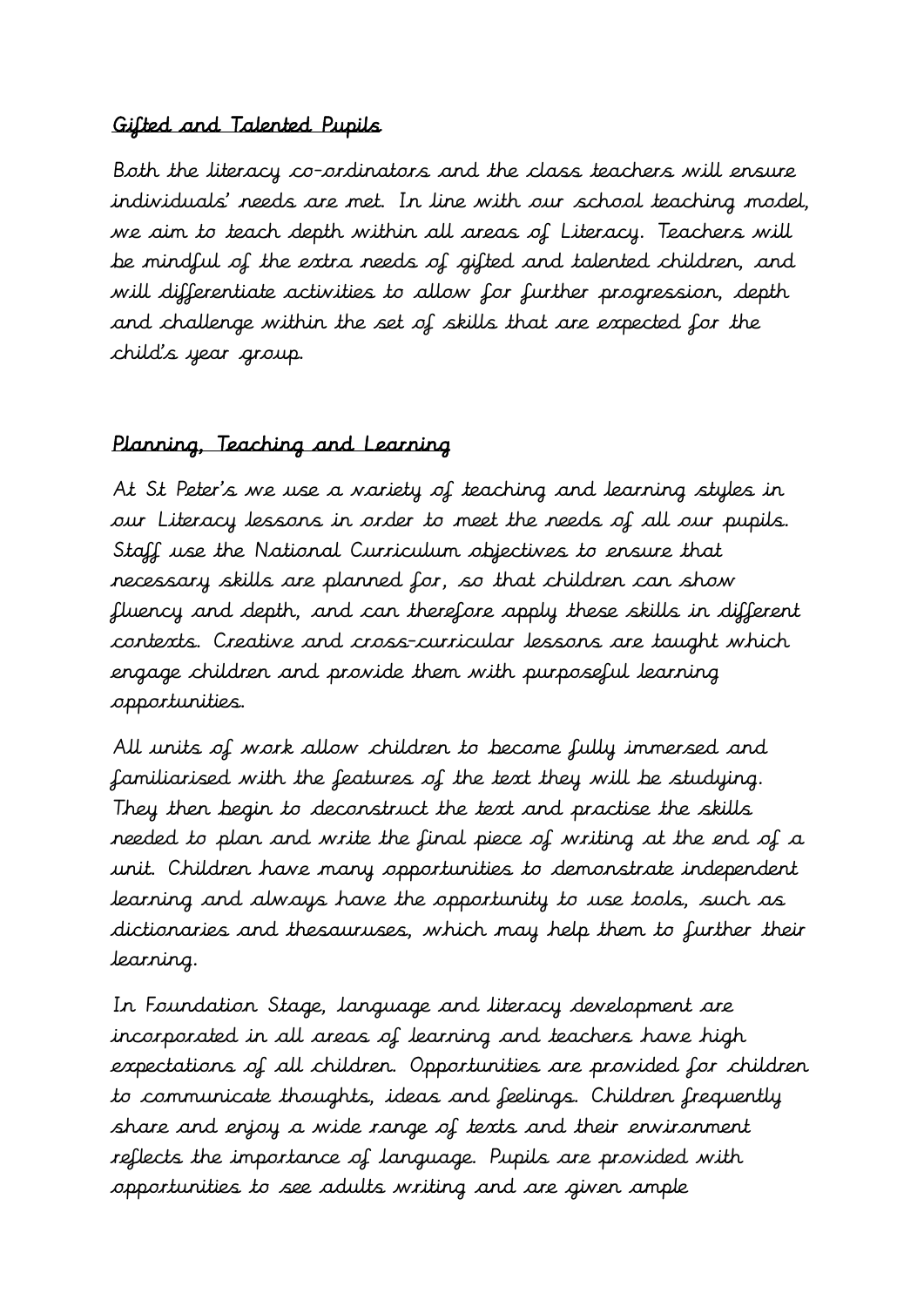opportunities to participate in the daily guided sessions, as well as being encouraged to experiment with writing themselves.

# Speaking and Listening

As a school, we understand the importance of using and recognising spoken Standard English. Adults model and help children to understand correct grammatical usage. Children are provided with opportunities to develop their communication skills, for readiness in later life, across a variety of contexts, including:

- assemblies and collective worship
- class and talk partner discussions during lessons
- during the completion of collaborative tasks
- drama based activities
- social contexts e.g. playtimes

# Reading

The ability to read with fluency, understanding and enjoyment is paramount in ensuring children's ability to access learning across the curriculum. Throughout the school, children are exposed to many opportunities to develop reading skills in a number of ways including:

- Story time (EYFS/KS1) and class novels (ks2)
- Year group reading challenges
- Independent reading books from levelled reading schemes
- Extended Guided reading sessions
- Shared reading opportunities across cross-curricular teaching and learning
- Access to reading areas in classrooms (KS1)
- Borrowing books from the school library
- Bible stories delivered during collective worship
- Paired reading opportunities weekly, where children can read with younger/older children and share their love of reading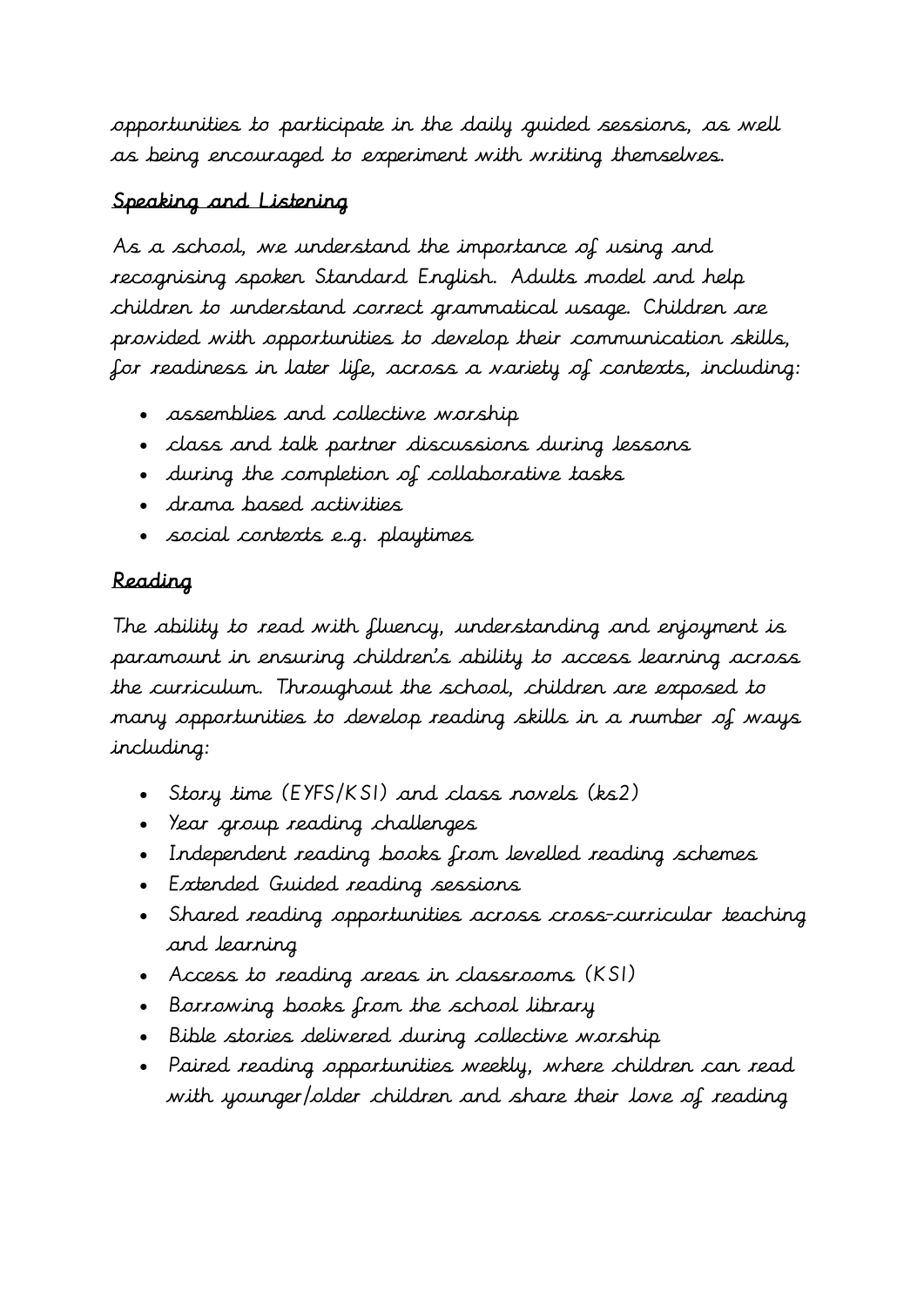#### Independent Reading

Children are introduced to the structured reading scheme in EYFS and progress is developed and monitored as they progress through the school. Children will be moved to the next reading band when, in the teachers' professional judgement, the child is ready for new challenges. All children have a reading record which the child/carer is responsible for maintaining.

#### Guided Reading

Guided reading sessions take place outside of the main literacy lesson. There are two extended 45 minutes Guided Reading sessions each week with three other 20-25 minutes each week.

Guided reading sessions begin with a whole class read, where the children identify words that they do not understand. These words will then be discussed and may become the WOW words for the week. Following on from this, the sessions will focus on a particular reading skill (scanning, retrieval, inference etc).

#### Writing

We aim to develop the children's ability to produced wellstructured, detailed writing in which the meaning is made clear and which engages the interest of the reader. Attention is paid throughout the school to the formal structures of English, grammatical detail, punctuation and spelling. To support our teaching of writing, staff give children a 'good example' text which is often written by the teachers and encompasses the skills that they wish to work on with the children over a unit of work. Teachers, predominantly in KS1 and lower KS2, also use Pie Corbett's strategies of Talk for Writing to support the planning and writing process.

Teachers model writing skills and use the phonics and spelling strategies in shared writing sessions. Children have the opportunities to write at length in an extended piece of writing where they can apply taught skills.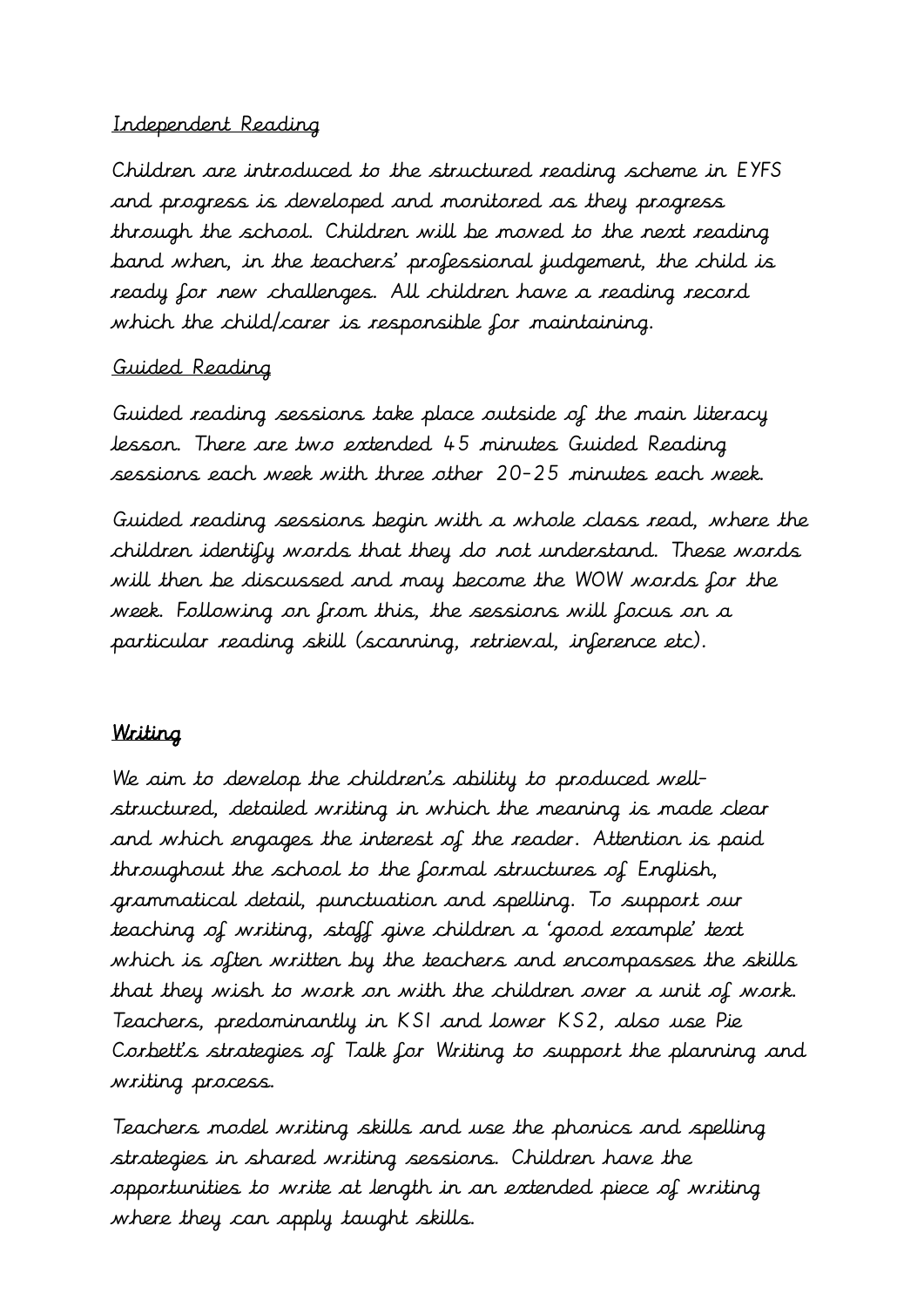#### Phonics and Spelling

Phonics teaching begins when children first enter EYFS, where they are encouraged to become sound aware and start to learn grapheme-phoneme correspondence. As children move through Key Stage 1, they are rigorously taught phonics during daily whole class teaching sessions and they are encouraged to apply their knowledge across their daily learning. In Key Stage 2, children continue to consolidate and build upon their phonic knowledge as well as develop an understanding of spelling rules and patterns. Every day the school day starts with a spelling focus activity for 10 minutes. Spelling rules are then also taught through spelling lessons and English lesson starters. It is important that children understand how to use a range of strategies and are often exposed to discussions about spelling rules and patterns throughout the teaching day.

#### Grammar

Pupils are taught the grammar skills appropriate to their year group in accordance with the guidance set out in the National Curriculum. These skills are taught specifically during grammar starters and are interwoven into the main literacy lesson, where children are expected to apply the skills they have learned.

## Assessment

Pupils are assessed for reading and spelling and grammar, formally throughout the year, when they are given optional/statutory tests. All teachers make individual informal assessments when and where appropriate, to ensure that progress is regularly monitored.

Each term, teachers complete levelling of writing, by looking at 3 or more pieces of writing that children have completed during the term. Each child also has an assessment writing folder with evidence that they have achieved the key skills. These folders are updated termly and are taken up the school with the children.